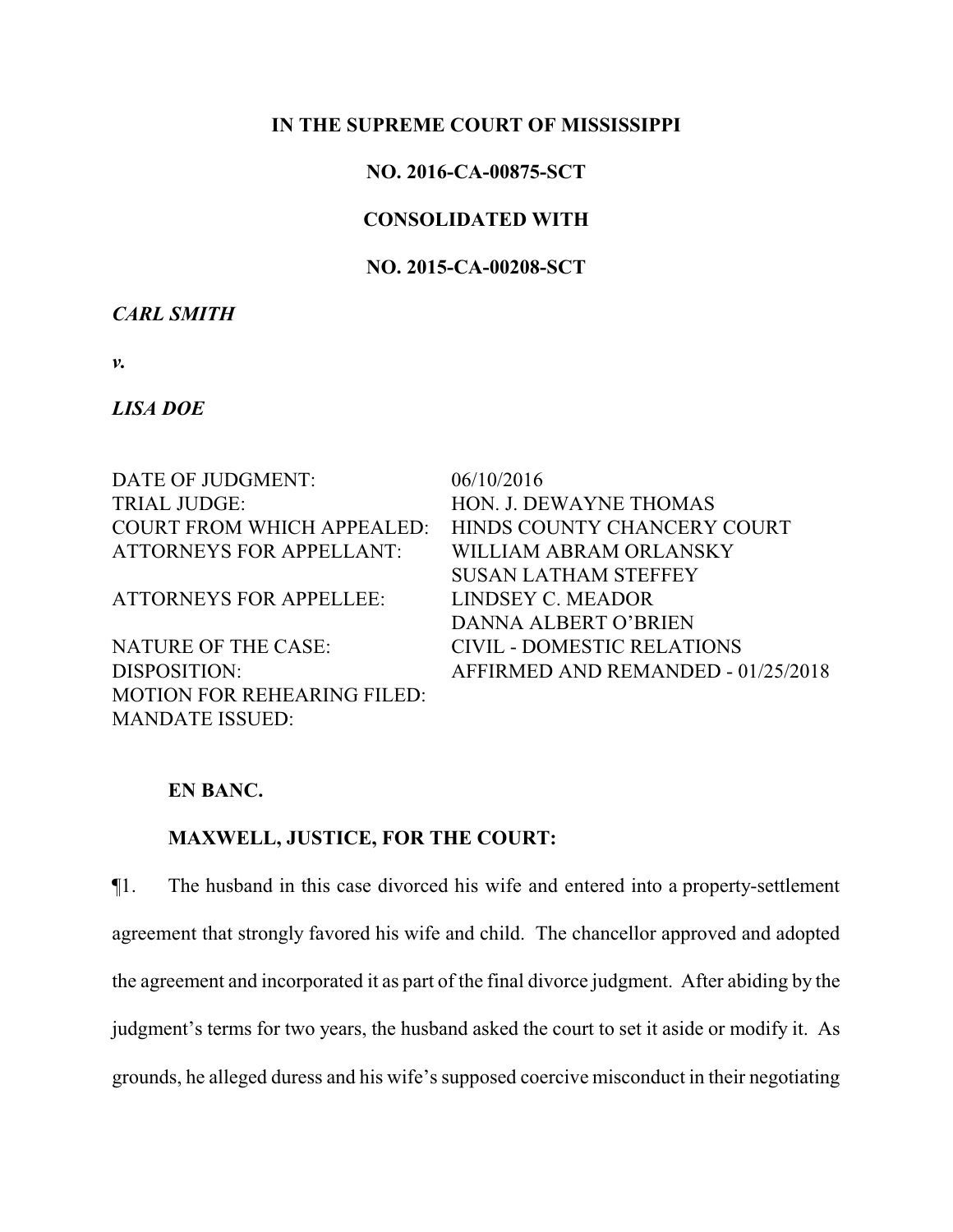of what he now deems an unconscionable settlement. The chancellor denied the husband's request, finding he simply had waited too long to challenge the judgment. We agree.

¶2. When a partyto a previouslyentered settlement agreement incorporated into a divorce judgment seeks to set it aside based on an adverse party's alleged misconduct, Mississippi Rule of Civil Procedure  $60(b)(1)$  mandates he or she do so within six months. And the husband's attempt to escape the agreement was filed more than two years too late. To the extent he sought relief from the already-entered judgment for some reason other than his wife's supposed misconduct, the chancellor found his request was not filed within a "reasonable time" under Rule 60(b)(6).

¶3. We find the chancellor properly applied the law. And his decisions about the tardiness of Carl Smith's motion and his alternative finding that the agreement was not unconscionable are substantially supported. Because the chancellor did not abuse his discretion, we affirm.<sup>1</sup>

#### **Background Facts and Procedural History**

 $\P$ 4. Carl Smith and Lisa Doe divorced in February 2010.<sup>2</sup> The divorce decree incorporated a property-settlement agreement that was very favorable to Lisa. Carl acknowledged the lopsided nature of the settlement agreement. He understood he was assuming more debt and higher alimonyand child-support payments than ordinarilyrequired.

<sup>&</sup>lt;sup>1</sup> Cause number 2015-CA-00208-SCT is consolidated with this case for record purposes only.

<sup>2</sup> The chancellor sealed this case. So, fictitious names are used for the parties. *See* M.R.A.P. 48A.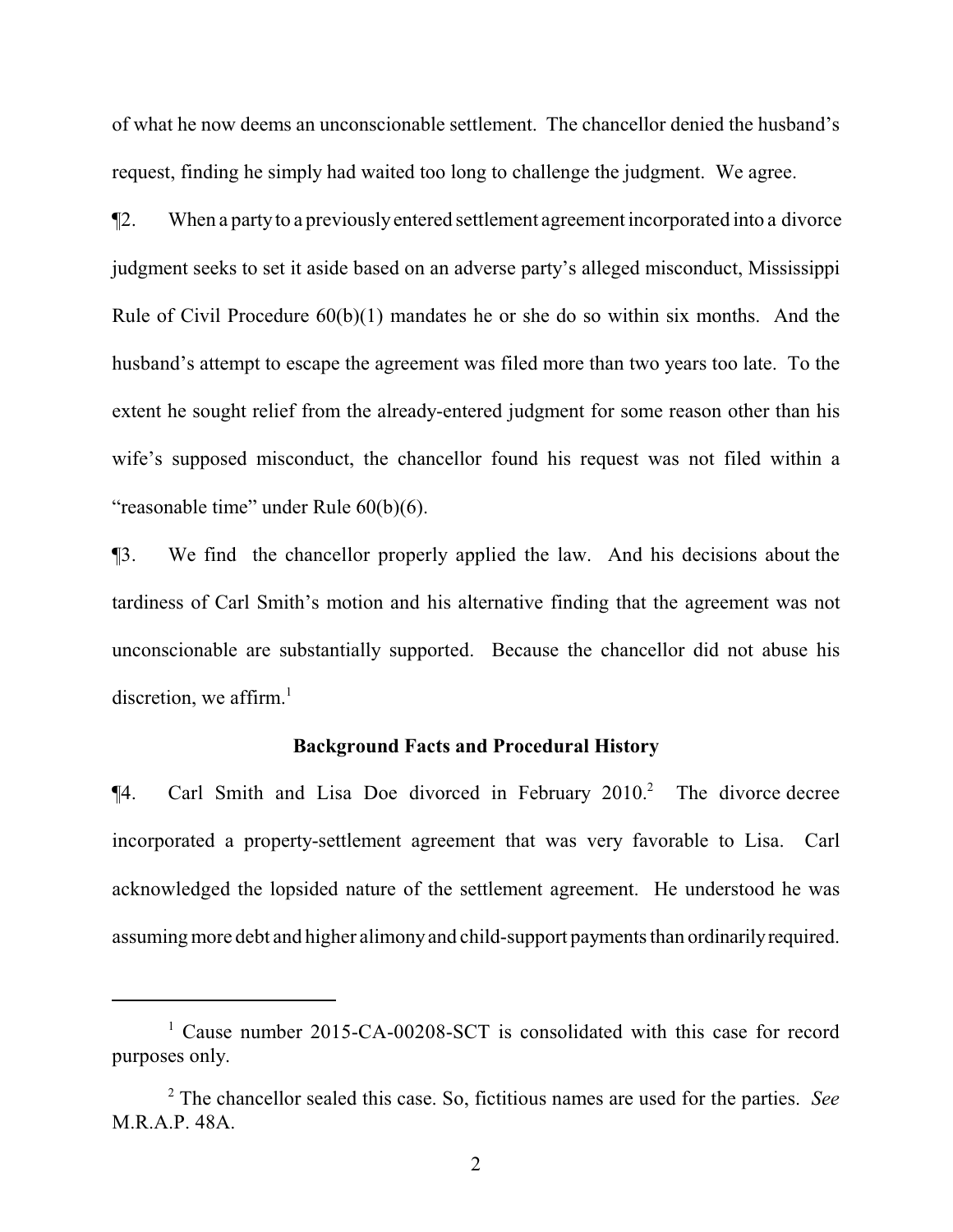The signed agreement memorializes this understanding and why Carl was amenable to it.

One of the very first provisions in the settlement agreement says:

**WHEREAS**, Husband recognizes and acknowledges that the provisions . . . and obligations undertaken by him regarding [child support], as well as the division of marital property and debt and the obligation undertaken by him to pay alimony, are . . . more burdensome upon him for alimony and child support and division of marital property and debt than a court would ordinarily impose. Nevertheless, Husband is both willing to limit and restrict his rights . . . and expand his obligations regarding child support, alimony, and division of marital property and debt as contained in this agreement . . . These limitations and restrictions of rights and expansion of obligations are based, in part, by both Husband and Wife's mutual understanding of the unique difficulties in which Husband's behavior has placed the family unit . . . .

The "unique difficulties" on the family stemmed from Carl's salacious interactions and extramarital affairs with known and anonymous same-sex partners, lying about how he had contracted HIV, and allegations of his pedophilic activities.<sup>3</sup> Because of his tremendous guilt and shame for the devastation he caused his family, Carl was amenable to the heightened obligations. He abided by the February 17, 2010 judgment, making all payments for more than two and a half years. But in October 2012, he tried to back out of it.

¶5. Carl filed a complaint to set aside, or alternatively modify, the settlement agreement. He did not claim a material change in circumstances or lack of financial ability to abide by the agreement. Rather, for the first time, he urged the agreement was the product of coercion and duress and was procedurally and substantively unconscionable. He suggested his wife

<sup>&</sup>lt;sup>3</sup> Emails between Carl and others were admitted in evidence, in which Carl proposed to write off insurance for a patient he sought to have sex with, solicited multi-partner sexual encounters, traded an x-ray he had taken of a "cute 15 year old boy['s] . . . nice [penis]," and discussed and requested a photo of a twelve-year-old boy, who another individual claimed "sucked like a pro" who "kinda wants to join in with us."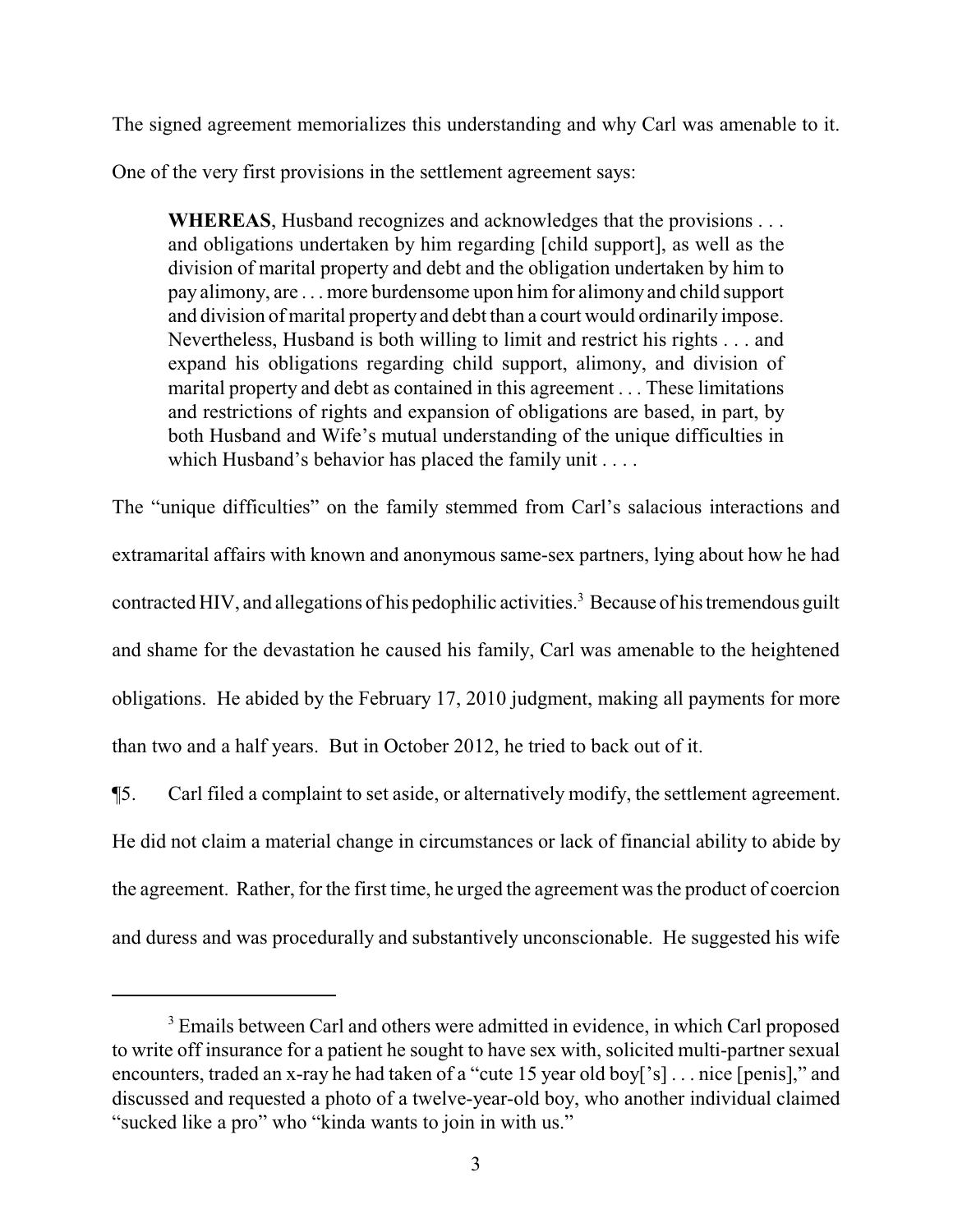had strongarmed him, threatening to disclose his affairs, disease, and alleged malfeasance if he did not sign the agreement. And he signed the agreement under duress, facing "financial ruin, humiliation, loss of his medical license, criminal prosecution, and loss of contact" with his daughter. Carl also claims Lisa would not permit him to have an attorney review the agreement's terms.

¶6. Lisa disagreed with much of Carl's version. She admits she was angry and behaved harshly toward Carl after she had unearthed much of his hidden second life and illicit activities. But she maintained his coercion and duress allegations are not only false but are undermined by his express acknowledgments in the property-settlement agreement.

¶7. The chancellor granted Carl a hearing on his motion. And after five days of testimony and argument, he held Carl's attempt to set aside the settlement agreement was untimely under both Rule 60(b)(1) and 60(b)(6). He also found that, even if Carl's request had been prompt, the agreement was not unconscionable. Carl has now appealed to this Court.<sup>4</sup> On appeal, he argues the chancellor erred by (1) not finding his complaint timely and (2) not finding the settlement agreement substantively and procedurally unconscionable.

#### **Discussion**

¶8. We review the grant or denial of a Rule 60(b) motion for abuse of discretion. *Finch v. Finch*, 137 So. 3d 227, 232 (Miss. 2014) (citing *Stringfellow v. Stringfellow*, 451 So. 2d 219, 221 (Miss. 1984)). When reviewing a decision for abuse of discretion, "we ask first if the court below applied the correct legal standard." *Burkett v. Burkett*, 537 So. 2d 443, 446

<sup>&</sup>lt;sup>4</sup> This is Carl's second appeal in this matter. The first appeal was dismissed by this Court for lack of jurisdiction under Rule 54(b). *See* M.R.C.P. 54(b).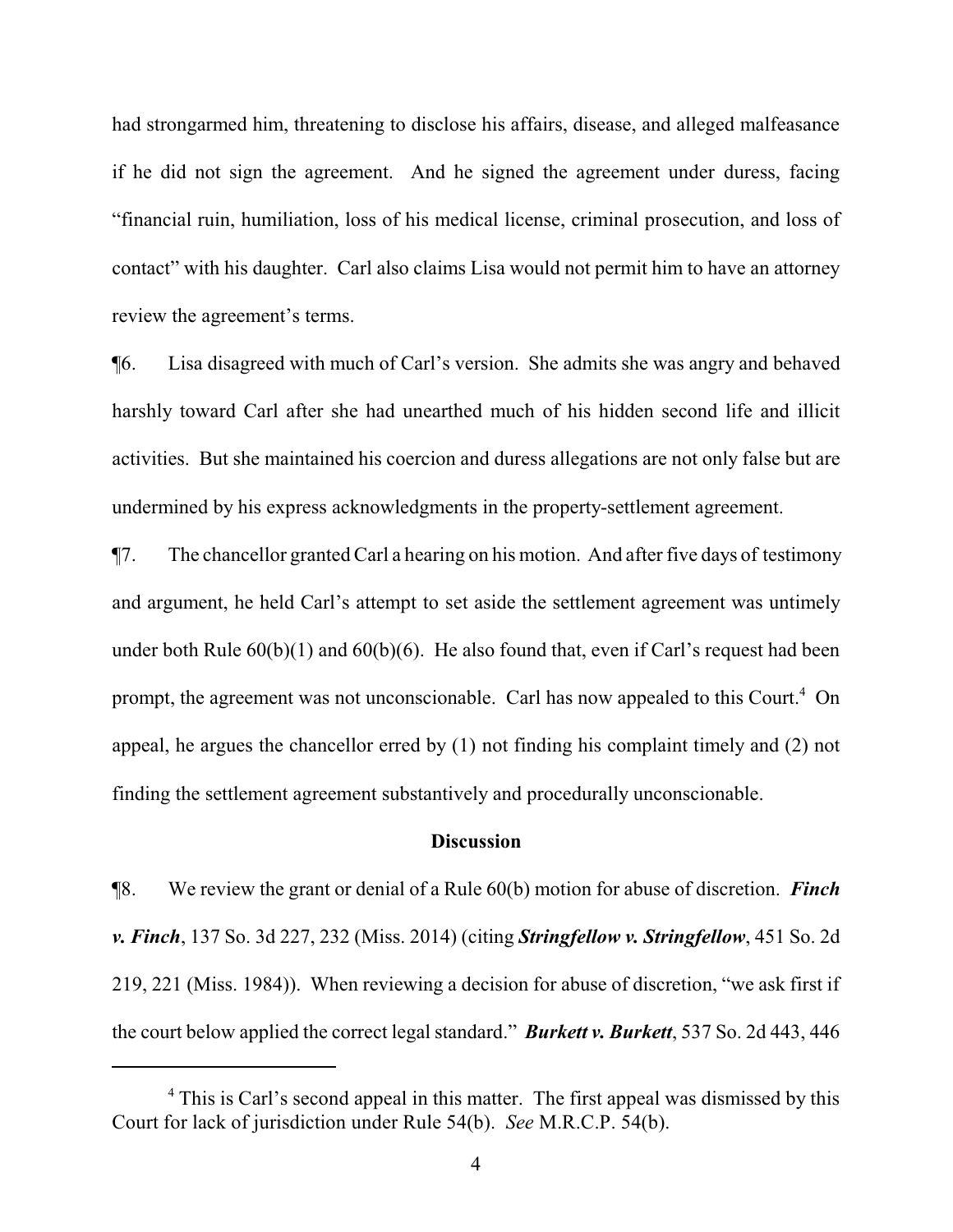(Miss. 1989) (citing *Detroit Marine Eng'g v. McRee*, 510 So. 2d 462, 467 (Miss.1987); *Croenne v. Irby*, 492 So. 2d 1291, 1293 (Miss.1986)). "If so, we then consider whether the decision was one of those several reasonable ones which could have been made." *Id*.

## **I. Timeliness**

¶9. Carl argues he signed the settlement agreement only because Lisa threatened to reveal his affairs and inappropriate behavior and activities. He insists Lisa's coercive misconduct and the agreement's favoring of Lisa warrant setting it aside.

## *A. Rule 60(b)(1)*

¶10. "Rule 60(b)(1) deals with relief from judgment obtained by fraud, misrepresentation, or *other misconduct of the adverse party*." *Stringfellow*, 451 So. 2d at 221 (emphasis added). To obtain Rule 60(b)(1) relief from a final judgment, motion "shall be made . . . *not more than six months after the judgment*, order, or proceeding was entered or taken." M.R.C.P.  $60(b)(1)$  (emphasis added).

 $\P$ 11. The chancellor recognized the obvious roadblock Carl faced. Rule  $60(b)(1)$  affords relief from a judgment based on an adverse party's misconduct—such as overreaching, threats, and coercion—only if the complaining party seeks relief within six months from the judgment's entry. And here, Carl was well aware of Lisa's supposed misconduct when he entered the settlement agreement. Yet he waited more than two-and-a-half years after the divorce decree and property-settlement agreement were final to try to back out. Because Rule  $60(b)(1)$  requires misconduct-based challenges be filed within six months, the chancellor correctly refused to set aside the property-settlement-agreement portion of the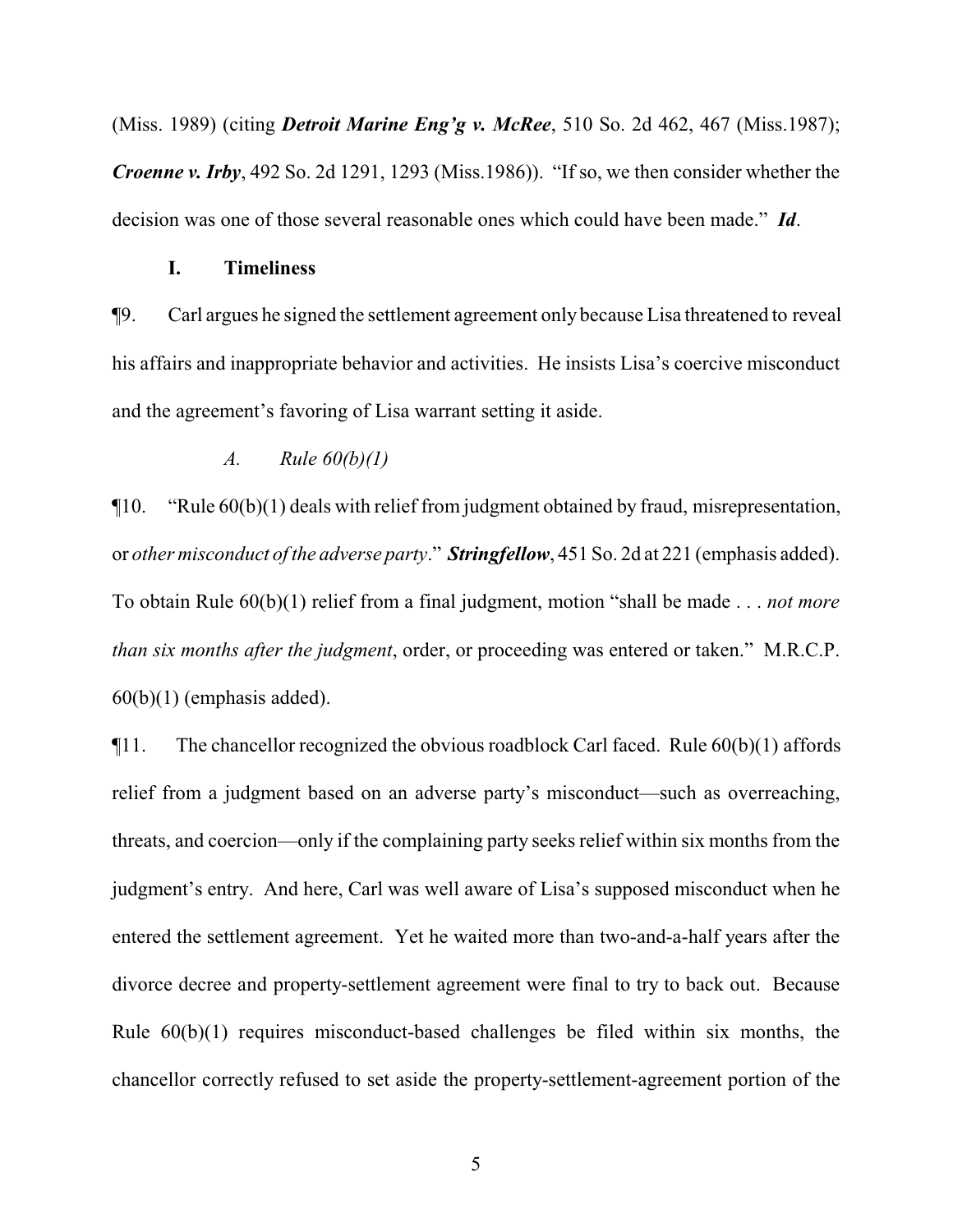divorce judgment.

### *B. Rule 60(b)(6)*

 $\P$ 12. Carl next argues that, in addition to Rule  $60(b)(1)$ 's "misconduct" route, Rule  $60(b)(6)$ gave the chancellor another avenue to set aside the settlement agreement.

¶13. Carl is correct that Rule 60(b)(6) empowers chancellors to set aside judgments based on "any other reason justifying relief from the judgment."<sup>5</sup> M.R.C.P. 60(b)(6). And unlike Rule 60(b)(1), this particular provision contains no specified time period within which a party must file a motion for relief from judgment. *Id*. Rather, Rule 60(b)(6) says that such motions "shall be made within a reasonable time." *Id*. What qualifies as "[a] reasonable time is determined on a case-by-case basis, turning on the facts in each individual case." *Cucos, Inc. v. McDaniel*, 938 So. 2d 238, 245 (Miss. 2006) (citing *M.A.S. v. Miss. Dep't of Human Servs.*, 842 So. 2d 527, 530 (Miss. 2003)). The two factors within the chancellor's discretionary call are "whether the party opposing the motion has suffered prejudice fromthe delay and whether the movant can show cause for failure to act sooner." *Id*. at 246 (citing *M.A.S.*, 842 So. 2d at 530); *see also Briney v. U.S. Fid. & Guar. Co.*, 714 So. 2d 962, 967

<sup>&</sup>lt;sup>5</sup> This catch-all has been referred to as a "grand reservoir of equitable power to do justice in a particular case when relief is not warranted by the preceding clauses, or when it is *uncertain* that one or more of the preceding clauses afford relief." *Bryant, Inc. v. Walters*, 493 So. 2d 933, 939 (Miss. 1986) (citations omitted); *see also Accredited Sur. & Cas. Co., Inc. v. Bolles*, 535 So. 2d 56, 60 (Miss. 1988). "But 'Rule 60(b) is not an escape hatch for litigants who had procedural opportunities afforded under other rules and who without cause failed to pursue those procedural remedies.'" *M.A.S. v. Miss. Dep't of Human Servs.*, 842 So. 2d 527, 530 (Miss. 2003)(quoting*City of Jackson v. Jackson Oaks Ltd. P'ship*, 792 So. 2d 983, 986 (Miss. 2001)). So, Carl's failure to timely raise the misconduct-based grounds within six months under Rule 60(b)(1) cannot be recast as a Rule 60(b)(6) motion.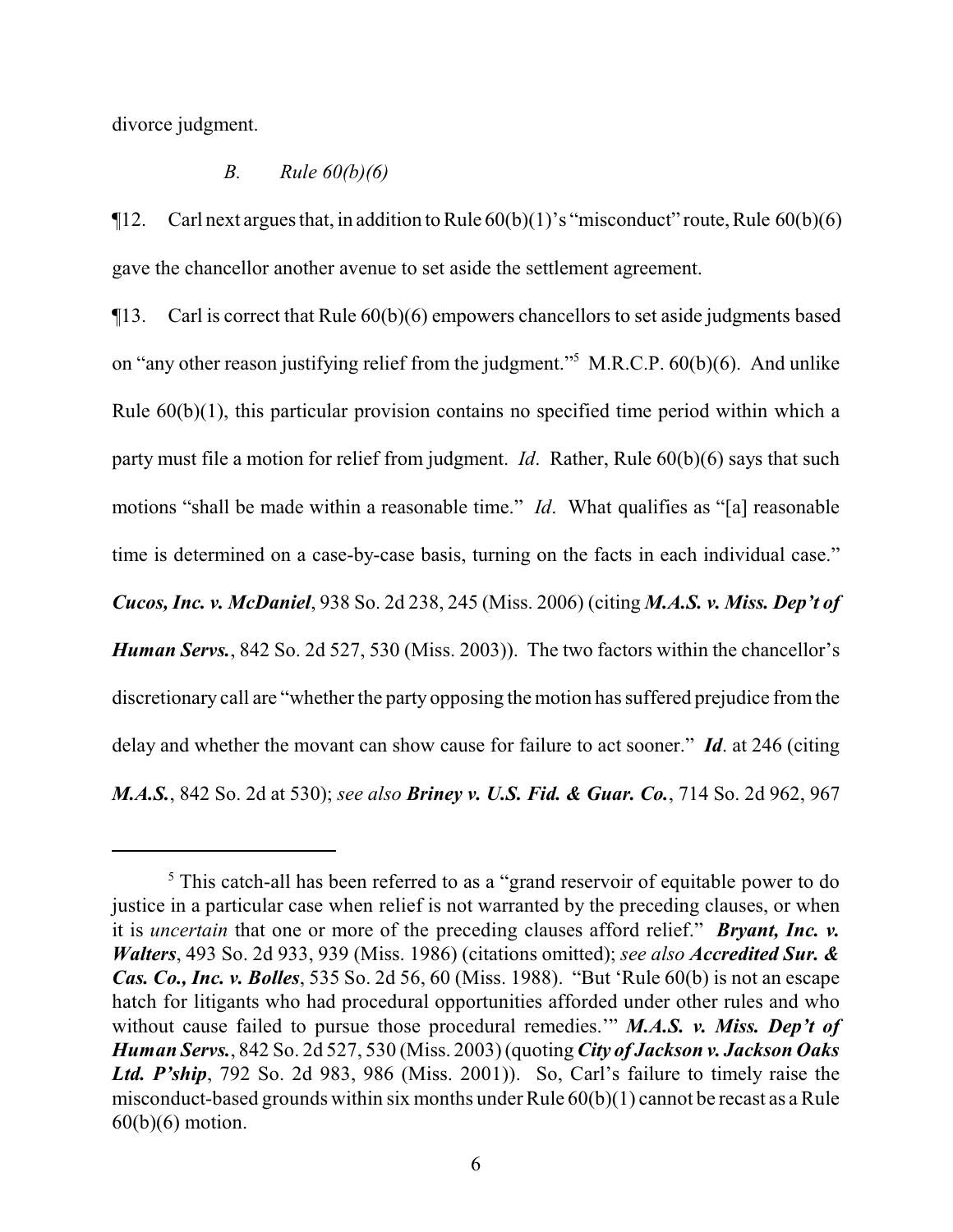(Miss. 1998).

¶14. The chancellor carefully considered both factors when assessing the evidence from the five-day hearing. As the chancellor saw it, there was "no evidence of good cause in [Carl's] delay to challenge the Agreement." And to grant relief from the previously entered judgment "at this late date would cause actual prejudice to [Lisa]." The chancellor pointed out that Carl "made no assertion that he was unaware of the alleged misconduct." And he "admit[ted] that he was fully aware of the entirety of the circumstances on the date that he signed the Agreement." From these facts, the chancellor found Carl had not "acted within a reasonable time to file his motion under Rule 60(b)."

¶15. Whether Carl's Rule 60(b)(6) motion was filed within a reasonable time was a discretionary call for the chancellor to make—not this Court. And Carl's failure to show cause for not challenging the judgment sooner is itself enough for the chancellor to deny the Rule 60(b)(6) request. This is particularly true where Carl certainly knew of the complainedof circumstances when he signed the agreement. Considering the lack of cause, coupled with the chancellor's finding there would be actual prejudice to Lisa, we cannot say the chancellor wrongly dismissed Carl's motion. To overrule these findings would require we impermissiblyplace ourselves in the chancellor's shoes and reweigh the evidence. We refuse to do so.

### **II. Unconscionability**

¶16. The chancellor alternatively found that, even if Carl's filing was deemed timely under Rule 60, it still lacked merit. After review, we agree. While we find no abuse in the

7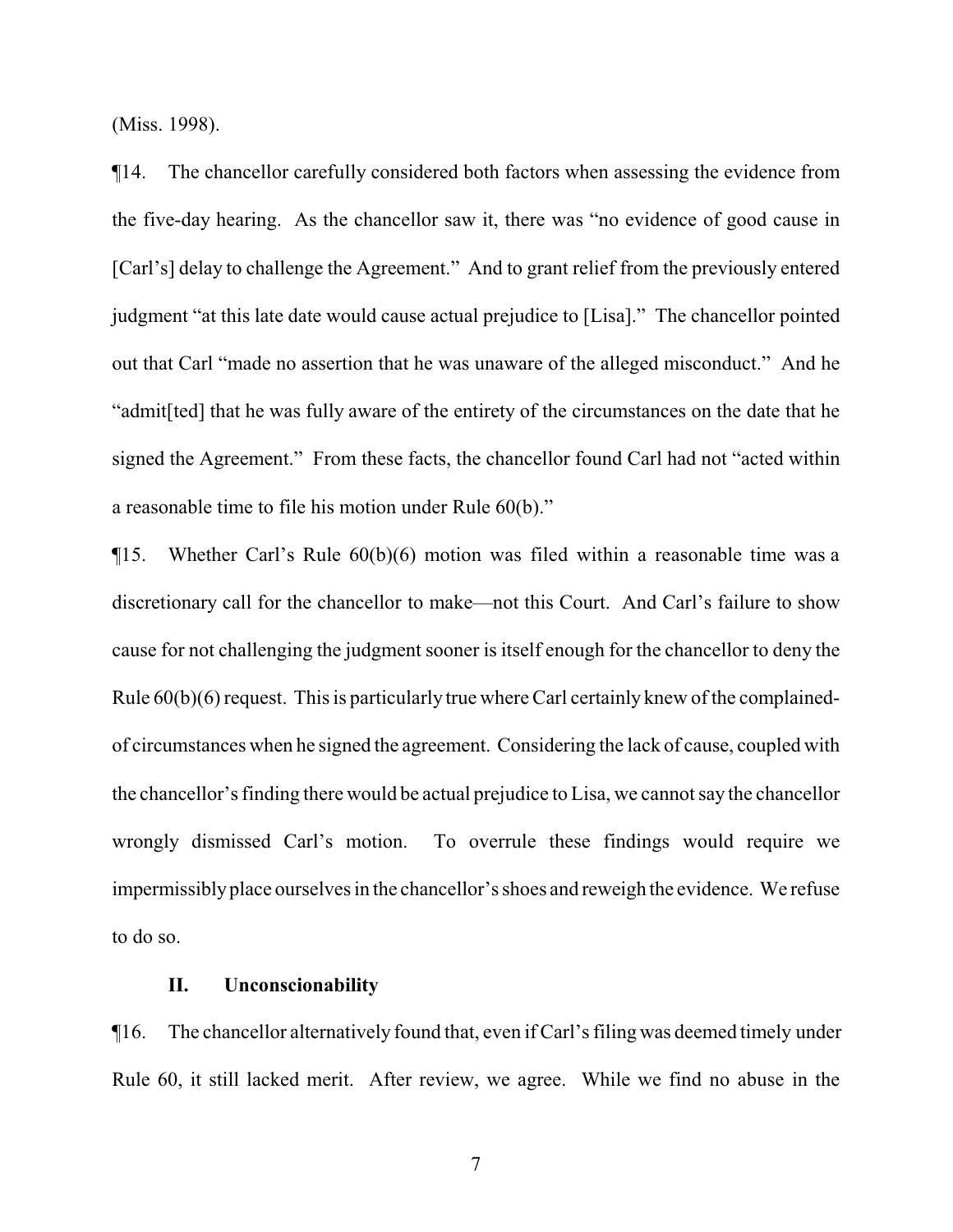chancellor refusing to set aside the agreement under Rule 60(b), we also see no error in the chancellor's finding Carl was not overly browbeaten or otherwise coerced into signing a procedurally or substantively unconscionable agreement.

## *A. Procedural Unconscionability*

¶17. "Procedural unconscionability may be proved by showing 'a lack of knowledge, lack of voluntariness, inconspicuous print, the use of complex legalistic language, disparity in sophistication or bargaining power of the parties and/or an opportunity to study the contract and inquire about the contract terms.'" *East Ford, Inc. v. Taylor*, 826 So. 2d 709, 714 (Miss. 2002) (quoting *Pridgen v. Green Tree Fin. Servicing Corp.*, 88 F. Supp. 2d 655, 657 (S.D. Miss. 2000)). But here, the chancellor found none of these problems.

¶18. To the contrary, after sifting the testimony and evidence, the chancellor found Carl "was able to make the payments, he understood the terms of the contract." and he voluntarily entered into the Agreement." Our review of the record shows strong support for these discretionary findings.

¶19. The agreement was incredibly clear. It emphasized that its terms strongly favored Lisa, and it mentioned why. The written explanation of Carl's enhanced obligations was not inconspicuous or hidden in fine print or a footnote—it was front and center in the agreement. ¶20. Furthermore, Carl's new procedure-based challenge is also completely at odds with his prior written acknowledgment that his and Lisa's negotiations were even-handed and not the product of duress, coercion, or overreaching. The agreement says so:

ACKNOWLEDGMENT OF FAIRNESS IN EXECUTION OF DOCUMENT: Husband and Wife agree that this Settlement Agreement is not entered into as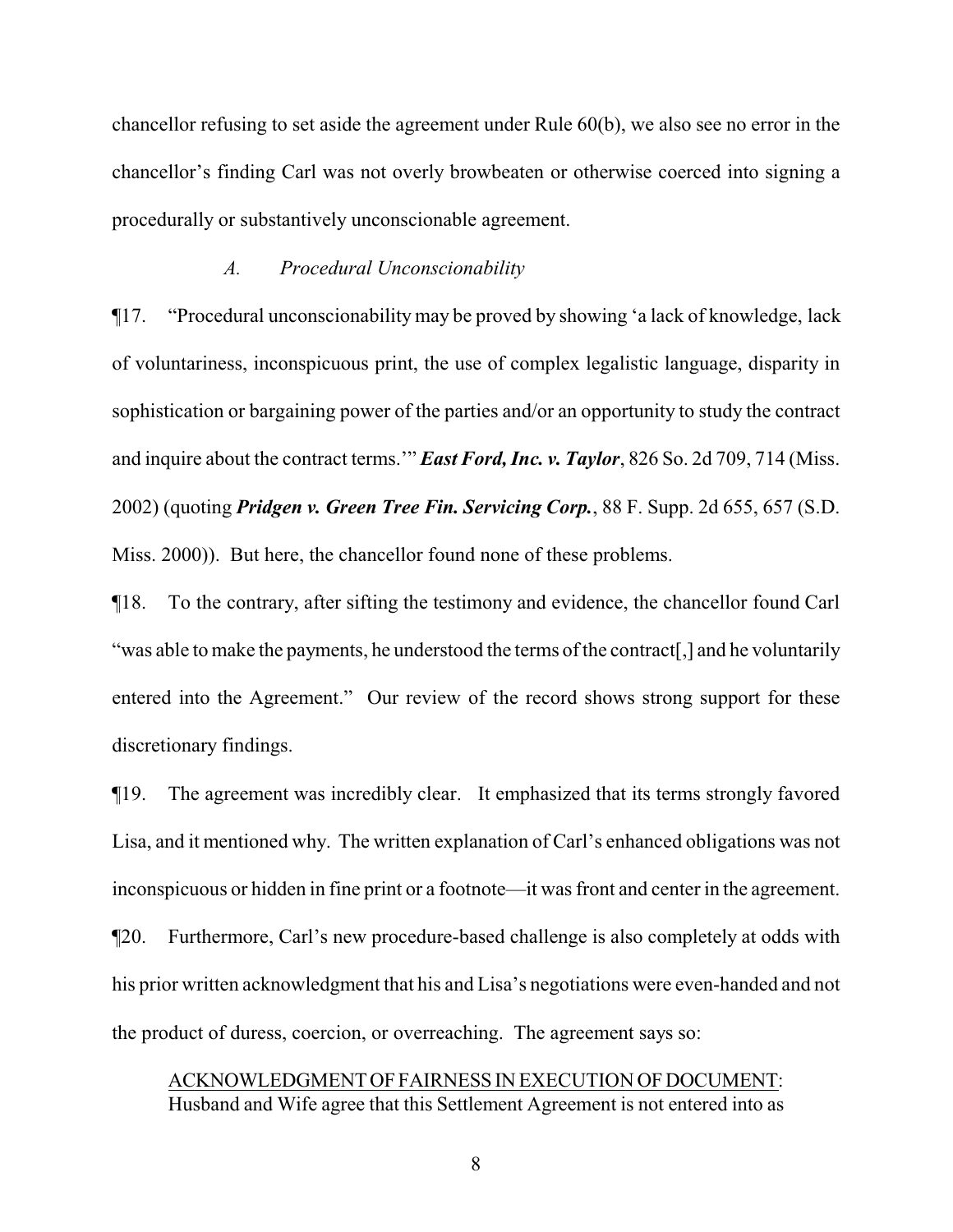a result of any fraud, duress, misrepresentation, overreaching, coercion, or undue influence. In executing this document, both Husband and Wife acknowledge and agree that they are free from any of these matters, and are executing this agreement as their own voluntary and free act, and that they do so knowingly and willingly . . . .

And his claim that Lisa kept him from obtaining counsel not only conflicts with her

testimony but is also undercut by the agreement:

ATTORNEYS: . . . Husband agrees that he has been encouraged to and has had adequate opportunity and has been free to seek his own legal representation or other advice concerning this matter, before he signed and obligated himself to this Settlement Agreement.

¶21. The chancellor essentially found Carl knew exactly what he was doing and exactly what he was obligating himself to do when he signed the settlement agreement. Indeed, according to the agreement, Carl accepted its strict terms based on "the unique difficulties in which [his] behavior has placed the family unit[.]" The chancellor recognized this and noted that "[Carl] was in a place of self-loathing and felt extreme guilt for his choices that had caused the destruction of his marriage and family." That his extramarital activities and devious behavior gave Lisa the upper hand in negotiating a favorable settlement did not negate that Carl "freely and willingly" agreed to the settlement's terms. Nor did Carl's "self-imposed guilt" and Lisa's "obvious hostility," in the chancellor's view, amount to an unconscionable disparity of bargaining power. Based on his advanced education, Carl was certainly aware of the finality of signed legal contracts and judgments. And the chancellor's findings and the agreement's express acknowledgments undermine Carl's newly minted procedural-unconscionability claim.

## *B. Substantive Unconscionability*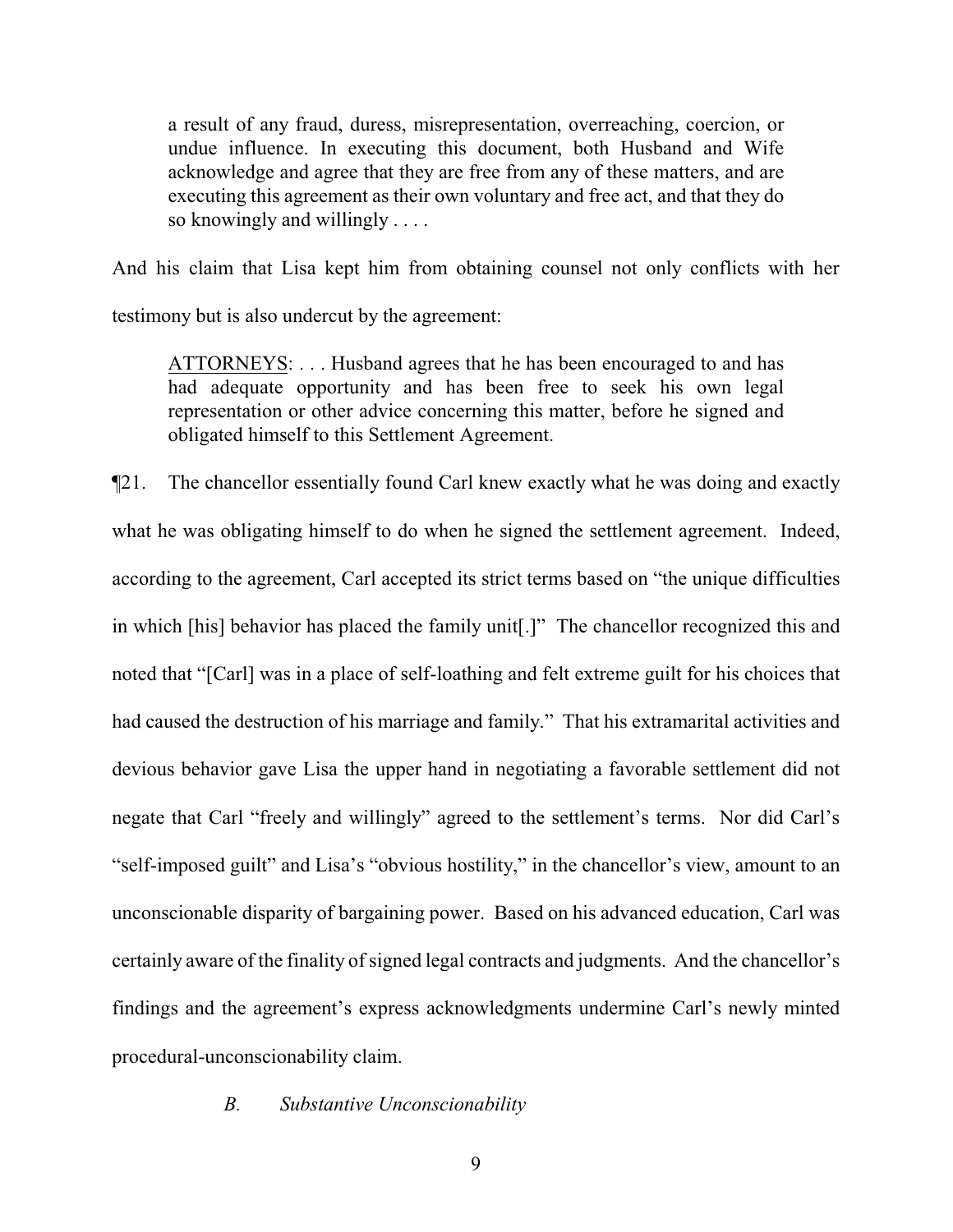¶22. "Substantive unconscionability occurs when the terms of the agreement are so onesided that no one in his right mind would agree to its terms." *West v. West*, 891 So. 2d 203, 213 (Miss. 2004) (citing *In re Johnson*, 351 So. 2d 1339, 1341 (Miss. 1977)). Considering the agreement's terms, the chancellor found Carl "was able to make the payments . . . ." And he understood the heightened terms, which he voluntarily accepted. Though the settlement agreement was disadvantageous to Carl, the chancellor could not find that no person in his senses would accept it. *See id*. This finding is supported by the record.

¶23. In addition, Carl testified he is "very stable" financially. Indeed, his Rule 8.05<sup>6</sup> disclosure shows a monthly surplus of more than \$5,000 after support obligations, expenses, and taxes are paid. It is also undisputed that Carl has abided by the agreement's terms, making all required payments for more than two-and-a-half years.

¶24. The chancellor did recognize support provisions are modifiable where an unanticipated substantial or material change in circumstances arises. *See Wallace v. Bond*, 745 So. 2d 844, 848-49 (Miss. 1999); *McDonald v. McDonald*, 683 So. 2d 929, 931 (Miss. 1996). But Carl did not suggest or prove his financial circumstances had materially changed. So the court found no showing of amaterial change in circumstances warranting a downward modification.

¶25. An agreement made between parties should ordinarily be enforced. *Williams v. Williams*, 37 So. 3d 1171, 1174 (Miss. 2010). And courts should "take a dim view of efforts

<sup>6</sup> *See* Uniform Rule of Chancery Court 8.05, requiring parties to submit financial statements and make disclosures for domestic matters involving "economic issues and/or property division."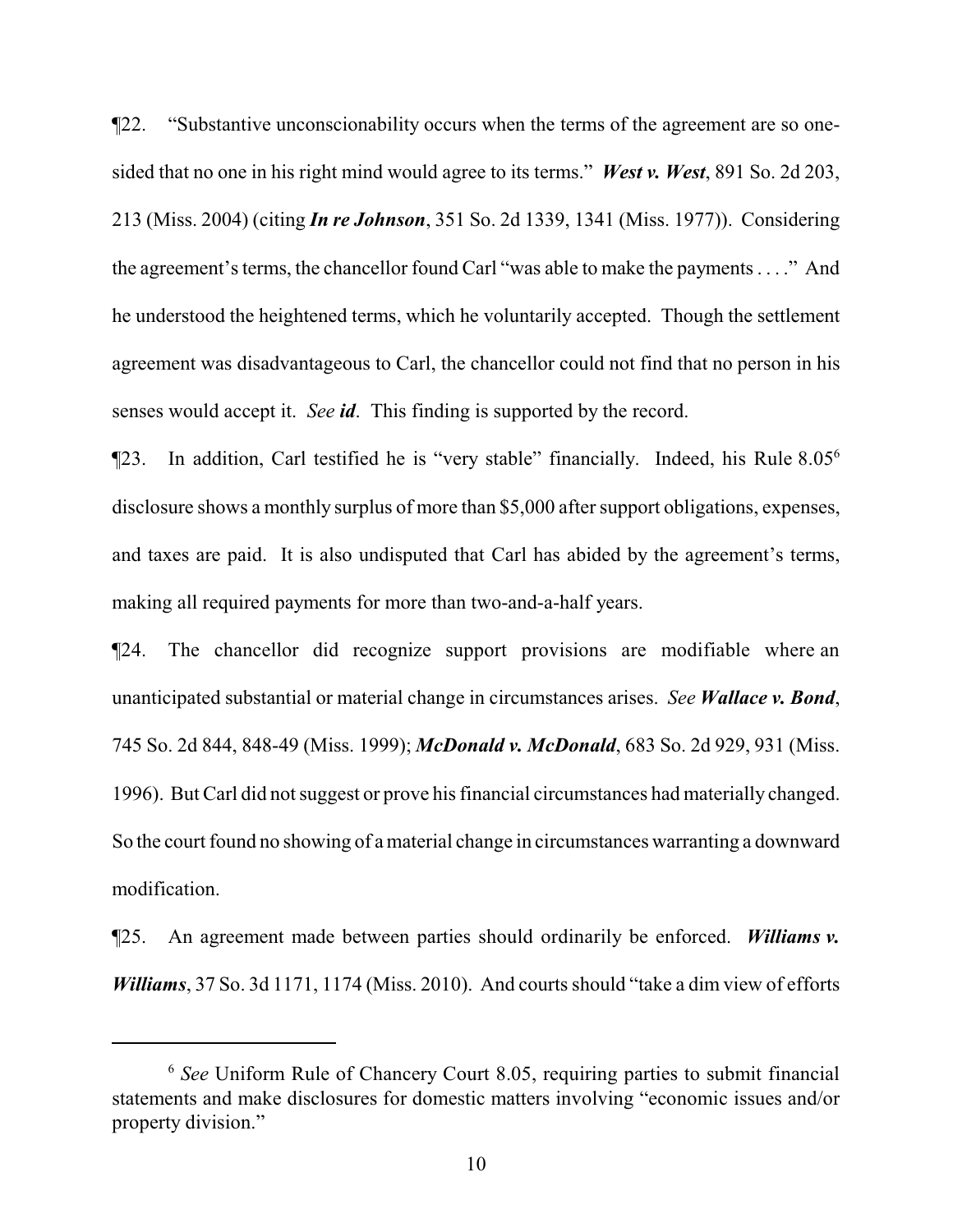to modify it, as we ordinarily do when persons seek relief from their improvident contracts." *Id*. (quoting *West*, 891 So. 2d at 211). Absent a finding of unusual circumstances—like fraud, overreaching, or mistake—"parties are afforded wide latitude in entering property settlement agreements." *Id*. (citing *Steiner v. Steiner*, 788 So. 2d 771, 776 (Miss. 2001)). ¶26. Here, the chancellor "expressly determined that no fraud or overreaching existed in this matter." Thus, he deemed "all provisions of the agreements regarding fixed alimony or a division of property" nonmodifiable. We therefore find, even if Carl's motion was not snagged on the chancellor's Rule  $60(b)(1)$  and Rule  $60(b)(6)$  timeliness findings, the chancellor did not abuse his discretion in alternatively rejecting the merits of the unconscionability claims.

## **III. Sealed Court Records**

¶27. Given the allegations raised and evidence presented in this appeal, this Court has significant public health and safety concerns. We therefore remand the chancellor's order sealing the court file for the trial court to conduct the balancing test set out in *Estate of Cole v. Ferrell*, 163 So. 3d 921 (Miss. 2012), and determine whether the court file should remain under seal.

### **Conclusion**

¶28. The chancellor reviewed Carl's complaint under the appropriate legal standards of Rules  $60(b)(1)$  and  $60(b)(6)$  and supported his decision not to set aside the agreement with record evidence. We find no abuse of discretion in these calls. Nor do we find the chancellor erred in determining the agreement was not unconscionable. We thus affirm. We

11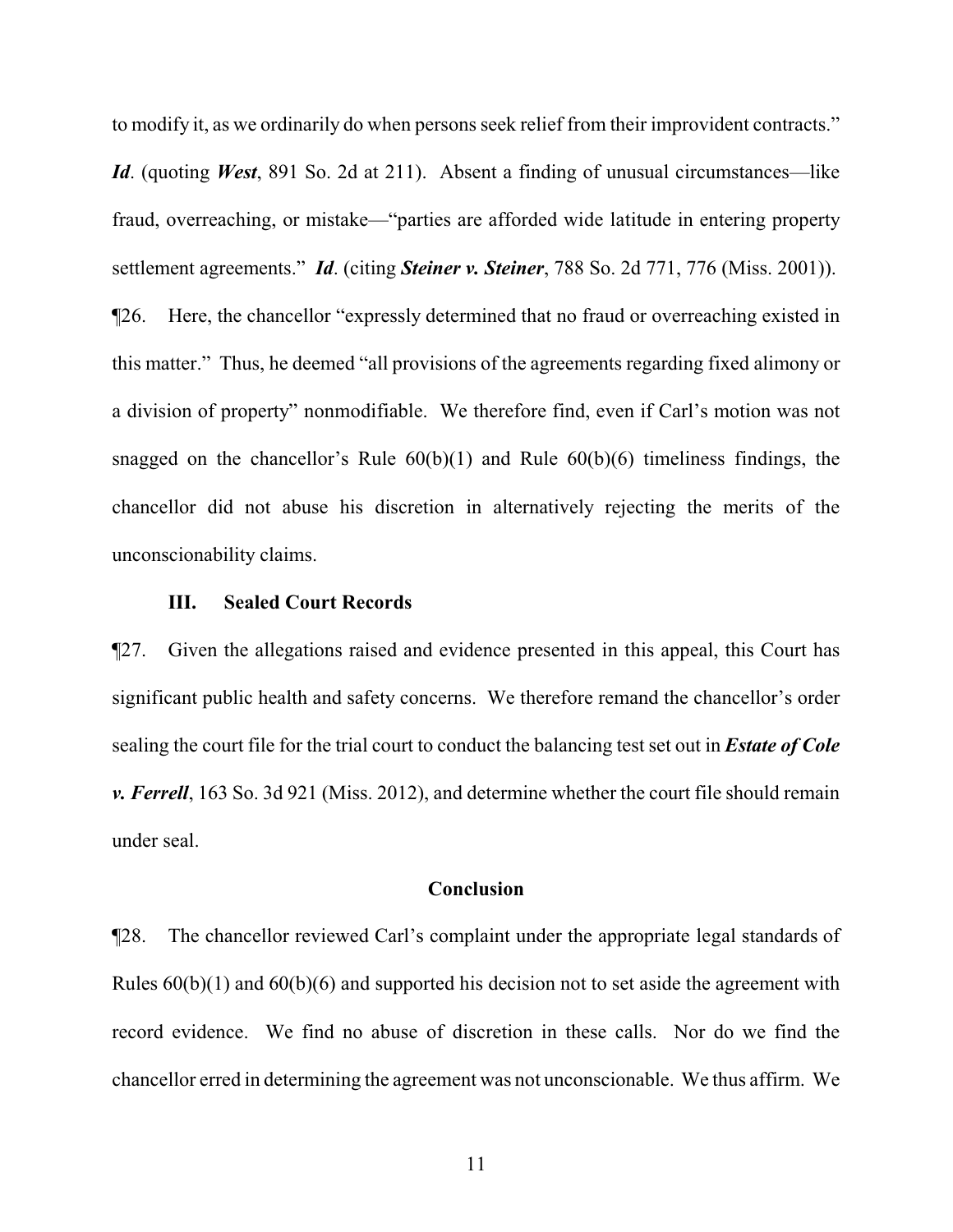do however remand the chancellor's order sealing the court file, for the chancellor to conduct the *Estate of Cole* balancing test to determine whether the court file should remain under seal.

## ¶29. **AFFIRMED AND REMANDED.**

## **WALLER, C.J., RANDOLPH, P.J.,COLEMAN, BEAM, CHAMBERLIN AND ISHEE, JJ., CONCUR. KING, J., DISSENTS WITH SEPARATE WRITTEN OPINION JOINED BY KITCHENS, P.J.**

## **KING, JUSTICE, DISSENTING:**

¶30. This Court has defined unconscionability to mean "an absence of meaningful choice on the part of one of the parties, together with contract terms [that] are unreasonably favorable to the other party." *Caplin Enters., Inc. v. Arrington*, 145 So. 3d 608, 614 (Miss. 2014). Today's majority holds that a property-settlement agreement with terms almost solely favoring the wife and child was not unconscionable. With this, I cannot agree. Because the property-settlement agreement in this case was so drastically in Lisa Doe's and the child's favor, I believe that it was both substantively and procedurally unconscionable. Therefore, I respectfully dissent.

## **A. Timeliness**

¶31. Carl Smith's complaint alleged that the agreement had been unconscionable, both procedurally and substantively, and that the settlement agreement should not be enforced in equity. In whole, the allegations in Carl's complaint encompassed the misconduct of Lisa as well as the unconscionable terms of the settlement agreement and overall equity of the agreement. Substantive unconscionability is not based on the misconduct of a party and

12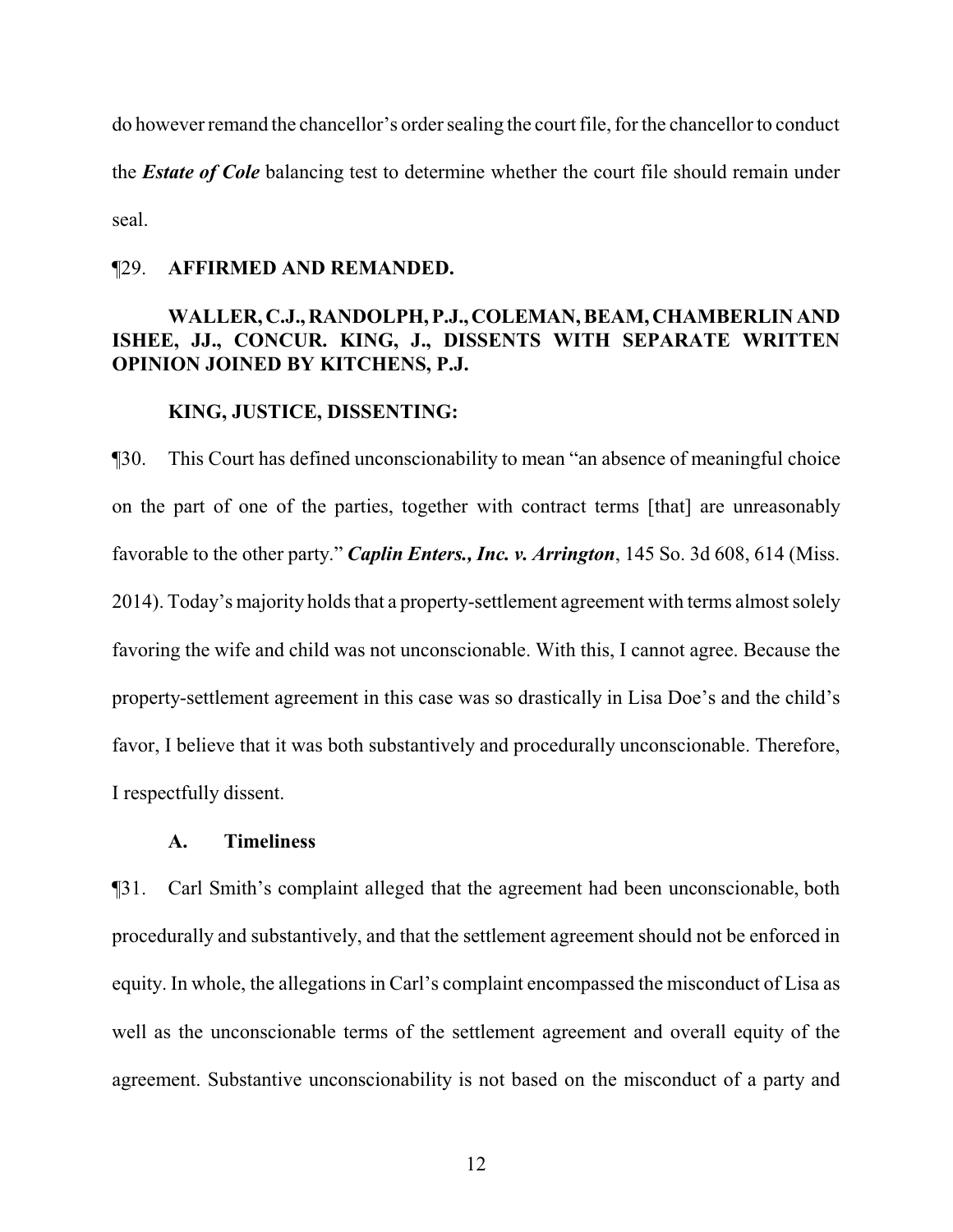therefore does not fall under Rule 60(b)(1). Accordingly, at least that part of Carl's complaint fell under Rule 60(b)(6)'s catchall provision: "any other reason justifying relief from the judgment." Although Rule 60(b) states that there is a six-month time limit for other misconduct of an adverse party, the vast majority of the cases that fall under subsection (1) are for fraud and misrepresentation. Thus, in my opinion, procedural unconscionability also is encompassed by Rule 60(b)(6), any other reason justifying relief from the judgment, and therefore is under a "reasonable time" standard.

¶32. The trial court stated that, even if the court had found that Carl's motion was founded on Rule 60(b)(6), Carl had failed to file his complaint within a reasonable time. I disagree. "A reasonable time is determined on a case-by-case basis, turning on the facts in each individual case. *Cucos, Inc. v. McDaniel*, 938 So. 2d 238, 245 (Miss. 2006). For Rule 60(b) motions:

What constitutes reasonable time must of necessity depend upon the facts in each individual case. The Courts consider whether the party opposing the motion has been prejudiced by the delay in seeking relief and whether the moving party has some good reason for his failure to take appropriate action sooner.

*M.A.S. v. Miss. Dep't of Human Servs.*, 842 So. 2d 527, 530-31 (Miss. 2003) (citations omitted).

¶33. Here, Lisa would not be prejudiced by Carl's failure to seek relief sooner. Despite Lisa also being a physician, Carl has been required to pay for almost everything in their child's life, including \$7,000 in child support per month. Carl solely has been required to pay for child support, the child's private school, medical insurance, 529 and MPACT plan, and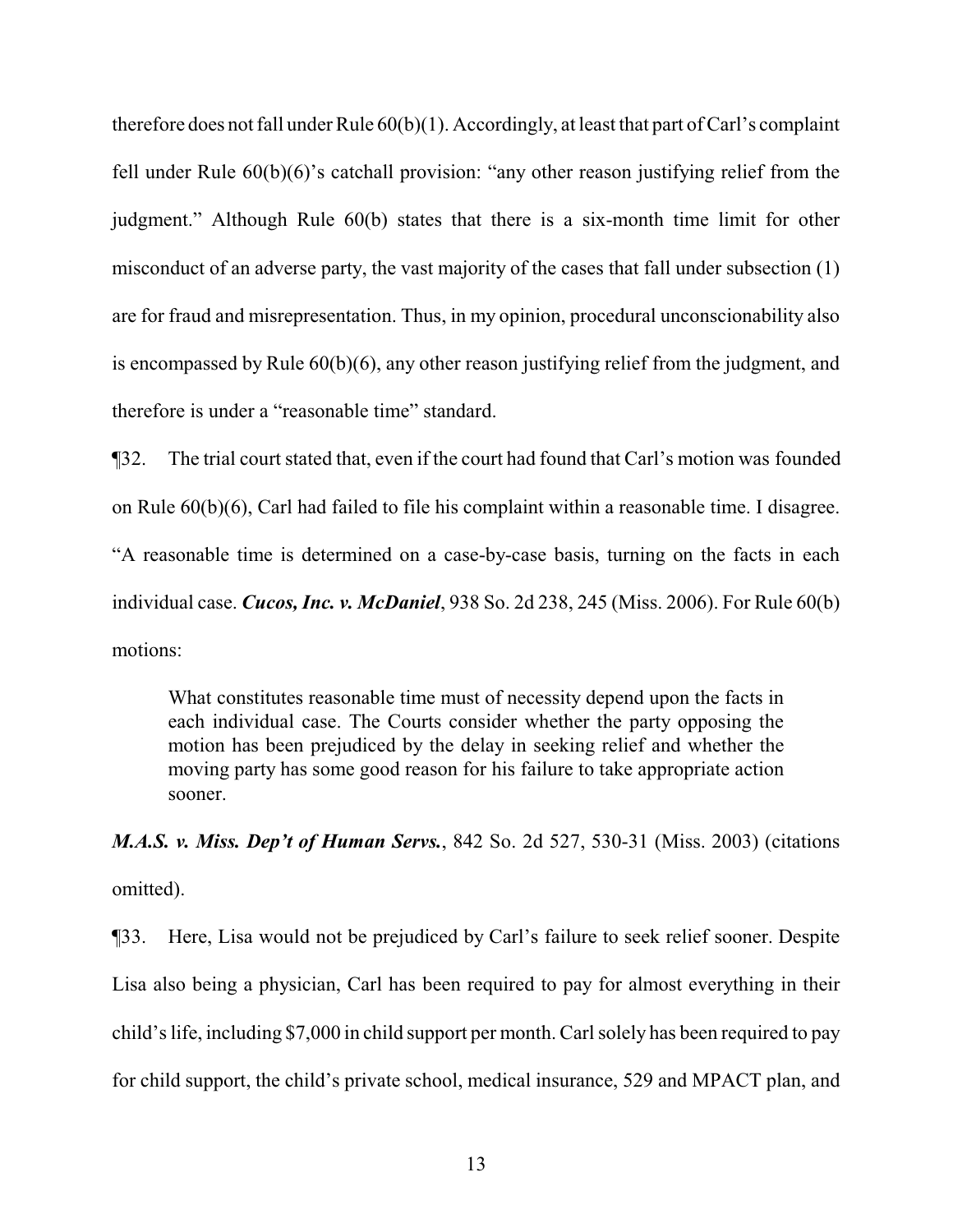for a life-insurance policywith the child as beneficiary. Additionally, Lisa has been receiving an extraordinary amount in alimony payments per month. Carl also is paying for Lisa's school loans, in addition to his own.

¶34. Additionally, the circumstances of this case by definition are extraordinary and compelling. Carl clearly has demonstrated good cause for not filing his motion sooner. At the time of his divorce, Carl had HIV, was homosexual without the knowledge of his family, had not disclosed his HIV-positive status to the state licensing board, had engaged in homosexual extramarital affairs, and was in a precarious situation of possibly losing his means to support himself and also losing complete contact with his child. Given the totality of the circumstances in this case, Carl's hesitation to contest the property-settlement agreement was reasonable and was for good cause. Thus, I cannot agree with the majority's conclusion that the chancellor had not erred in finding that Carl's filing was untimely. I also cannot agree that Carl's motion lacked merit.

#### **B. Substantive Unconscionability**

¶35. "Substantive unconscionabilityis proven byoppressive contract termssuch that 'there is a one-sided agreement whereby one party is deprived of all the benefits of the agreement or left without a remedy for another party's nonperformance or breach . . . .'" *Covenant Health & Rehab. of Picayune, LP v. Estate of Moulds ex rel. Braddock*, 14 So. 3d 695, 699–700 (Miss. 2009). The Court looks at the four corners of the agreement to discover any terms that cause gross disparity between the contracting parties. *Id.*

¶36. The terms in the property-settlement agreement in this case clearly are substantively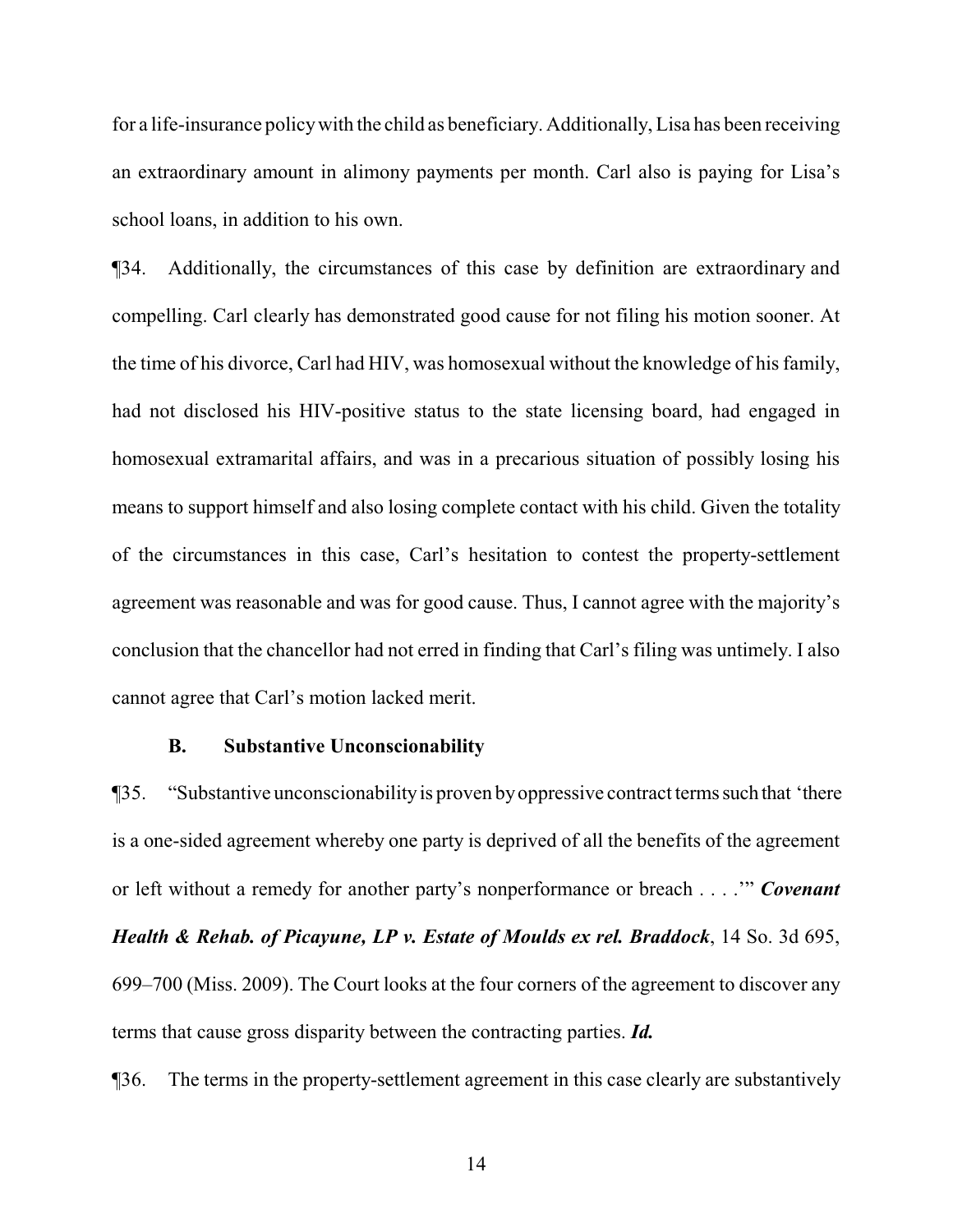unconscionable. Despite his more-than-adequate salary, Carl had not been represented by an attorney, while Lisa had been represented by two attorneys. The provisions included:

- Lisa has full and exclusive legal and physical custody of their child.
- Lisa has no obligation to confer with Carl in any decision-making concerning the child, including health, education, and welfare.
- Lisa has complete discretion of visitation and may completely curtail visitation for as long as Lisa desires.
- Although Lisa has complete and sole discretion and custody of the child, Carl is required to pay Lisa \$7,000 in cash child support per month until the child receives her baccalaureate degree or is emancipated or reaches age twenty-one, whichever occurs later.
- Carl is required to maintain a reasonable hospitalization insurance policy and is responsible for any deductibles, co-pays, uncovered medical, dental, optical, orthodontic, or counseling expense reasonably necessary for the minor child until the child completes her postgraduate or professional college education.
- Carl is required to pay for the child's automobile of Lisa's *sole* choosing, including purchase price, tag, insurance, and maintenance and upkeep until the child completes her post-graduate or professional college education.
- Carl is required to pay for all costs of the child's first wedding.
- Carl is required to pay all costs and expenses of the child's college education, including any post-graduate and/or professional degrees at a college or university to be selected by Carl, Lisa, and the child, by majority rule.
- College expenses that Carl will be responsible for include, but are not limited to, registration fees, tuition, room and board, books, lab fees, transportation, and sorority dues.
- Carl has been required to pay \$100 a month beginning on October 1, 2010, into an irrevocable "529 plan" to secure the child's college funds.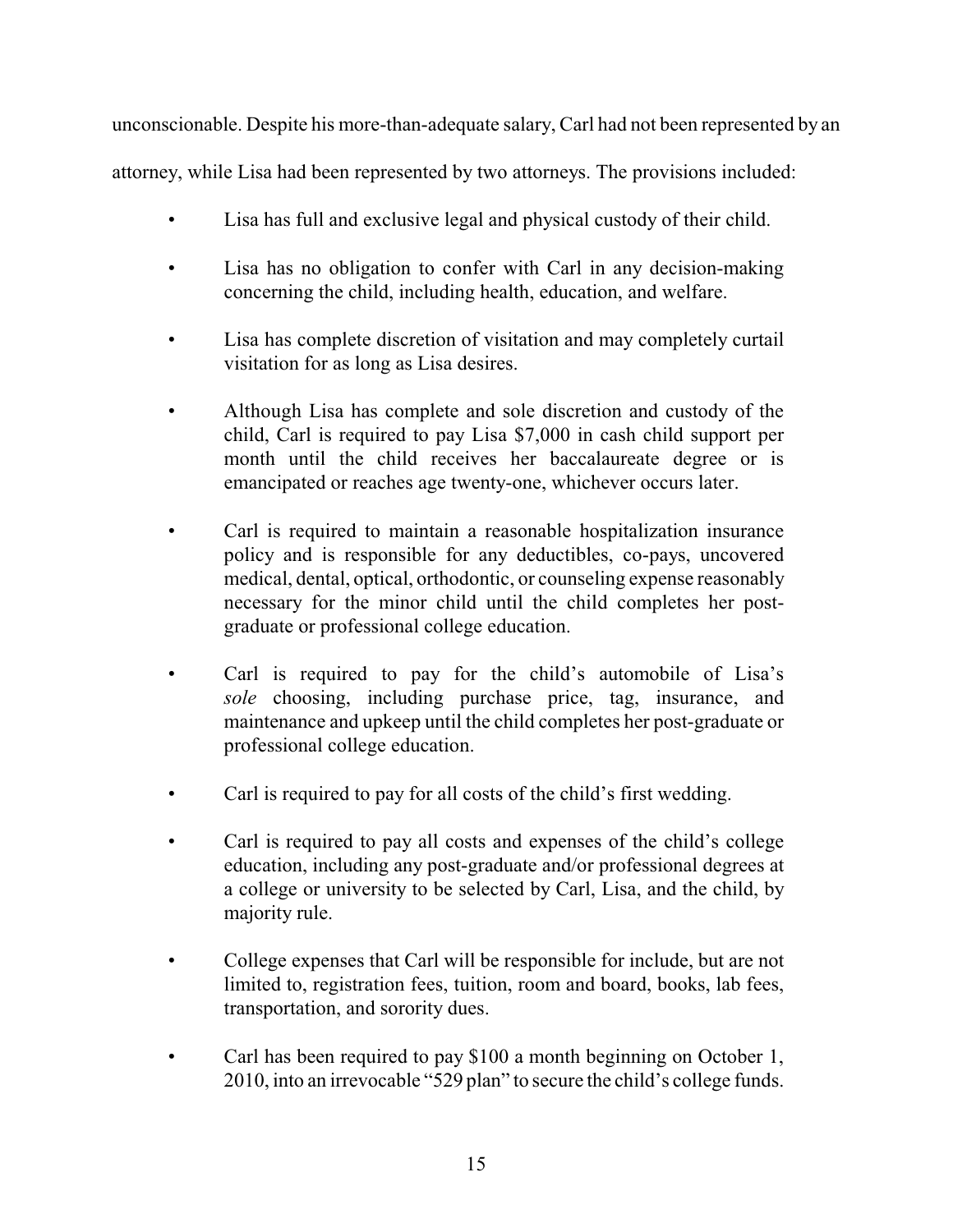- Carl must fund the child's Mississippi MPACT plan, prepaid tuition, whereby within five years from the first payment all tuition for a Mississippi Institution of Higher Learning, undergraduate education, shall be prepaid.
- Carl must pay for all costs of any private school the child attends until the child graduates from high school.
- Carl is required to maintain a life insurance policy in the minimum amount of \$500,000, with the child as irrevocable beneficiary and Lisa as trustee until the child completes her post-graduate or professional college education.
- Carl must designate Lisa as irrevocable secondary beneficiary of the life insurance policy, which status becomes primaryand effective either upon the minor child's completion of her post-graduate or professional college education or predeceasing Lisa, whichever may occur first.
- Carl must list Lisa as primary beneficiary *of any and all* pensions held by him, with the child as secondary beneficiary.
- Carl is liable for all debt in his name, including:
	- his student loans in the amount of \$269,000
	- Lisa's student loans in the amount of \$249,000
	- the second-mortgage line of credit in the amount of \$50,000
	- CitiBank credit card in the amount of \$5,276
	- Key Bank loan in Carl's name in the amount of \$12,643
	- ACS loan in the amount of \$1,116
	- CSL loan in Lisa's name in the amount of \$11,583
	- Methodist loan in Lisa's name in the amount of \$3,000
- Carl is required to maintain monthly payments at their current amounts but may increase payments if he chooses. He must maintain the current payoff schedules for all liabilities or pay them off sooner.
- Carl was required to vacate the marital home within two days of the execution of the agreement.
- Lisa had the option to transfer title and possession of the marital home to Carl within eighteen months of the agreement.
- Lisa had the option to have Carl transfer all right, title, and interest in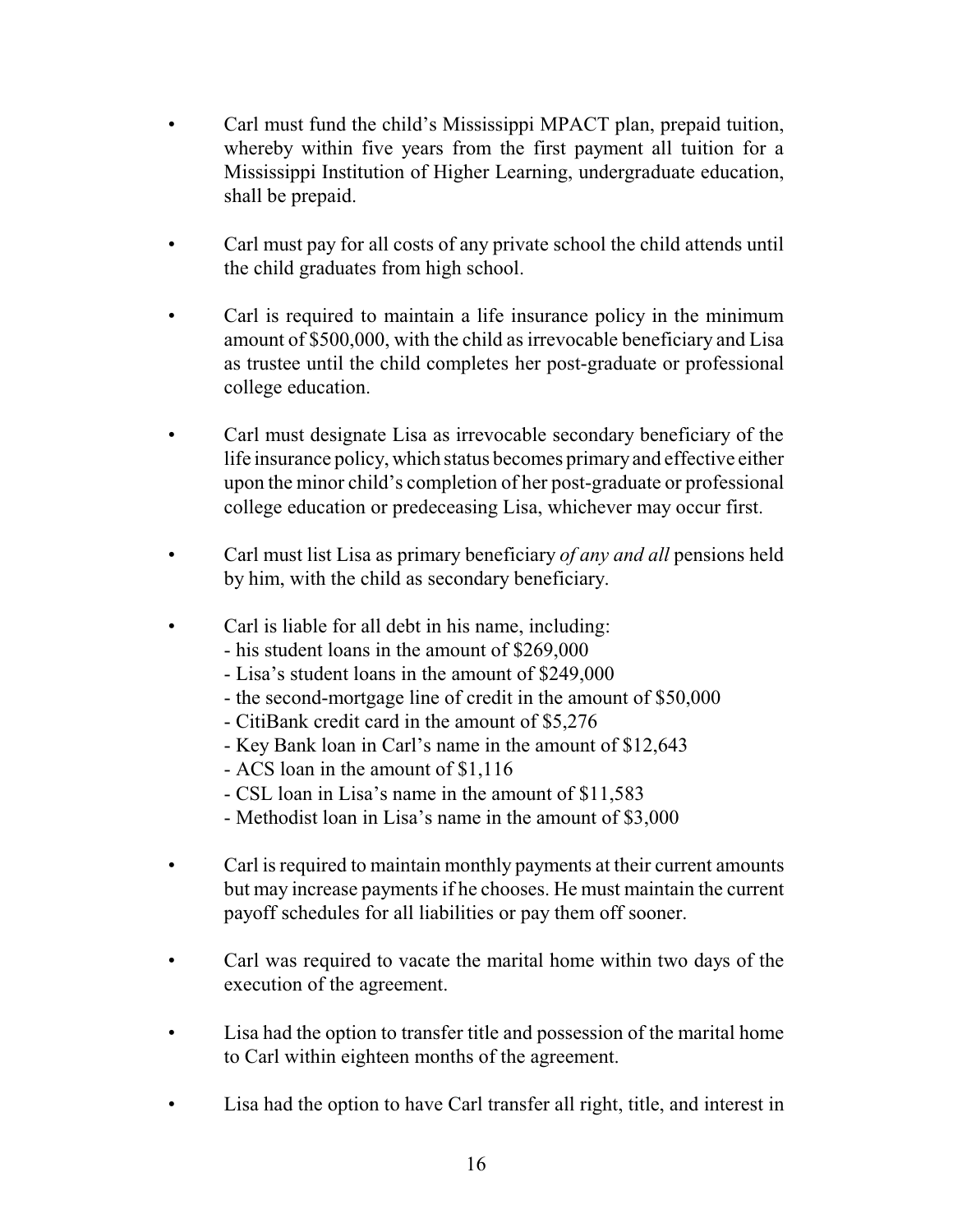the marital home to Lisa, but Carl would remain responsible for the second mortgage loan.

- Carl must pay lump-sum or fixed alimony for thirty-five years in the amount of \$9,000 per month, with a thirty-five percent override calculated on Carl's salary and all other earned or investment income. All alimony is a claim against Carl's estate.
- Alimony payments do not cease upon remarriage of Lisa or upon death of Lisa, but will be an asset of her estate.
- Lisa maintained all household goods, furnishings, appliances, and other items of personalty in and around the marital house except for a short list of items.
- If Lisa predeceases Carl before the child reaches the age of majority, Lisa's parents will have legal and physical custody of the child. If Lisa's parents and Lisa predecease Carl, Lisa's brother will have full custody.

¶37. Thus, the property-settlement agreement requires Carl to pay Lisa's medical-school student loans, as well as his own. The contract provisions wholly deprive Carl of seeing his daughter but require him to almost completely financially support his daughter. Carl eventually must pay for their child's vehicle of Lisa's choosing with no limitation on price, pay for the child's undergraduate and postgraduate education, and pay for the child's first wedding, with no limitation on price. Although Lisa also is a physician, Carl is paying on average approximately seventy-five percent of his earnings to support Lisa and the child. The agreement even had a provision to change the child's last name from Carl's surname to Lisa's.

¶38. Unconscionability looks at the circumstances existing at the time the contract was made as well as at the terms of the contract. *Sanderson v. Sanderson*, 170 So. 3d 430, 437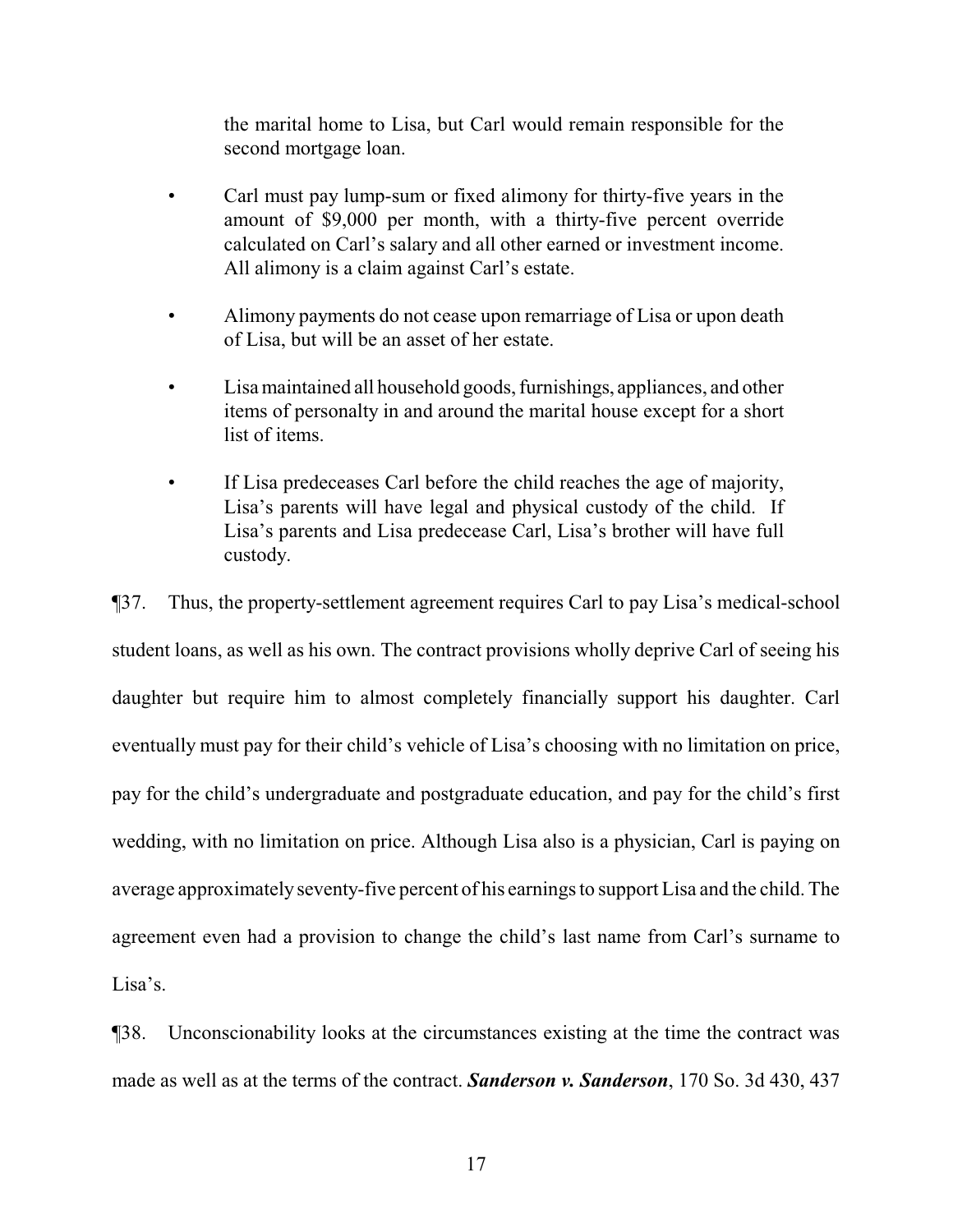(Miss. 2014). This Court looks within the agreement to determine if the terms caused a gross disparity between the contracting parties. *Covenant Health & Rehab. of Picayune, LP v. Estate of Moulds ex rel. Braddock*, 14 So. 3d 695, 699 (Miss. 2009). For substantive unconscionability, "[a] much-quoted judicial definition is 'an absence of meaningful choice on the part of one of the parties together with contract terms which are unreasonably favorable to the other party.'" *Smith v. Express Check Advance of Mississippi, LLC*, 153 So. 3d 601, 607 (Miss. 2014) (citations omitted). The circumstances surrounding the property-settlement agreement left Lisa with complete power and Carl with none. At that time, Carl's sexual preferences were not publicly known, nor was his HIV diagnosis. The Medical Board had not been made aware of his diagnosis, which could have greatly affected his medical career. Lisa additionally had access to email accounts that contained sensitive information. He was faced with losing complete contact with his only child. Thus, the settlement agreement is not merely "disadvantageous" to Carl, but instead shows gross disparity on its face. Carl had no choice but to sign the agreement at that time.

¶39. Although the majority states that Carl is "very stable" financially, it mischaracterizes the facts. The property-settlement agreement requires him to pay seventy-five percent of his salary to Lisa and to his daughter, whom he has not been allowed to see after signing the agreement. That Carl is able to live on the amount left over after his extravagant obligations is not the standard this Court should apply when determining unconscionability. "The law of Mississippi imposes an obligation of good faith and fundamental fairness in the performance of every contract . . . ." *Covenant Health*, 14 So. 3d at 699. Fundamental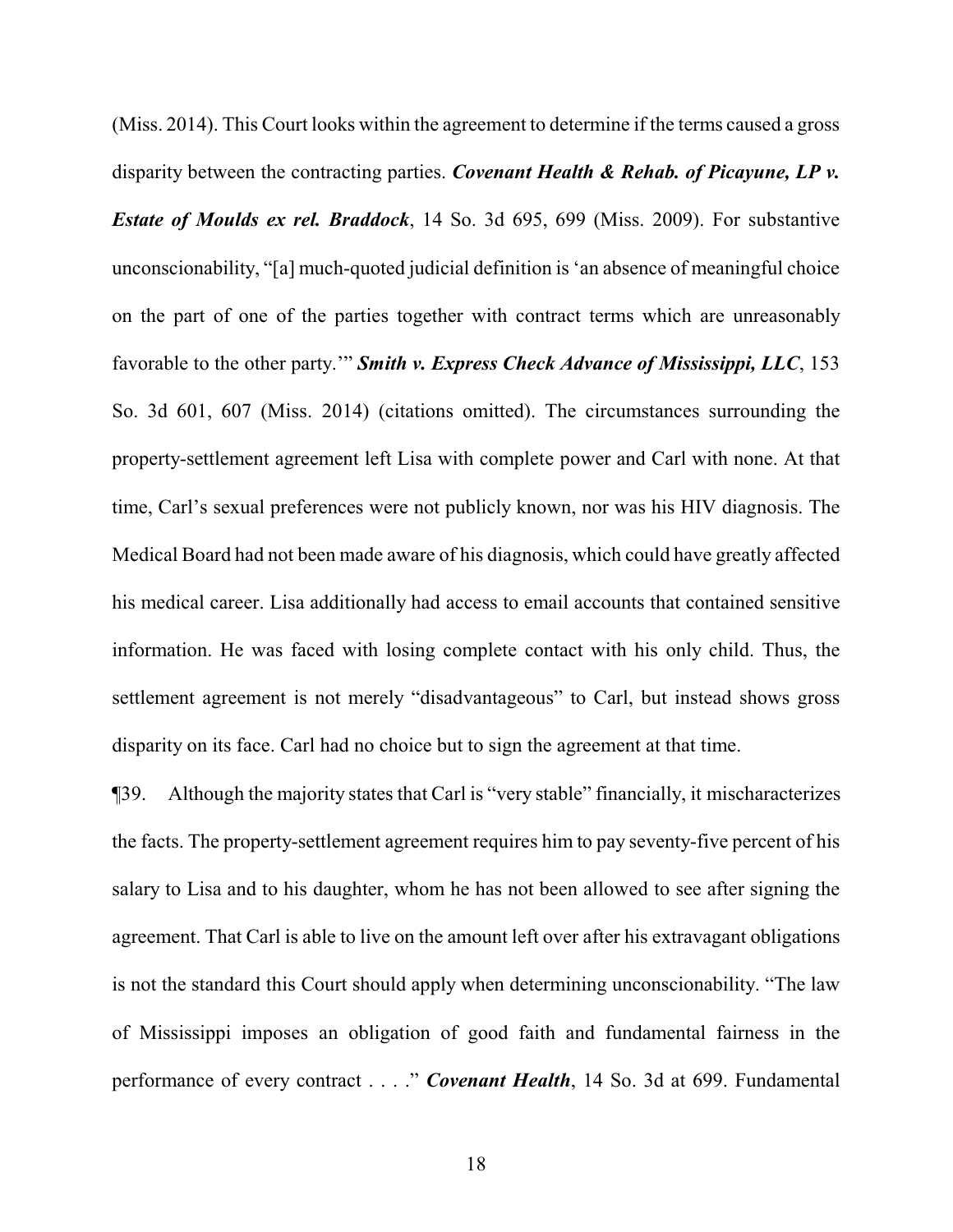fairness was absent from the circumstances surrounding this contract.<sup>7</sup> Hence, I believe that the property-settlement agreement is substantively unconscionable.

### **C. Procedural Unconscionability**

¶40. Further, procedural unconscionability may be proven by showing "a lack of knowledge, lack of voluntariness, . . . disparity in sophistication or bargaining power of the parties and/or a lack of opportunity to study the contract and inquire about the contract terms." *MS Credit Center, Inc. v. Horton*, 926 So. 2d 167, 177 (Miss. 2006).

¶41. The trial court concluded that, because of his guilt, Carl freely and willingly had entered into the agreement. Even though Carl admitted feeling guilty for his actions, I cannot find that mere guilt coerced Carl into signing an agreement that gave complete custody and decision-making authority over Carl's minor child to Lisa, along with extraordinary and oppressive financial obligations.

¶42. Lisa had access to Carl's email accounts and forwarded Carl emails that were private as well as potentially detrimental to his future medical career. Carl alleged that Lisa had threatened to reveal his homosexuality and had threatened not only criminal prosecution, but medical licensure revocation or suspension, disclosure of his HIV diagnosis, embarrassment, and humiliation. Carl testified that Lisa had threatened exposure if he hired an attorney to

 ${}^{7}$ Carl's position is further supported by the majority's use of the word "salacious" to describe his extramarital affairs. The word salacious connotes indecency, obscenity, or lewdness. *See* http://www.thesaurus.com/browse/salacious?s=t (last visited January 23, 2018). I dare say that the majority would not have chosen that particular term had Carl chosen to engage in heterosexual affairs. A search of the term "salacious" in opinions reveals the term's use in criminal cases involving pedophilia. *See Shaffer v. State*, 72 So. 3d 1090, 1098 (Miss. Ct. App. 2010); *Wade v. State*, 583 So. 2d 965, 968 (Miss. 1991).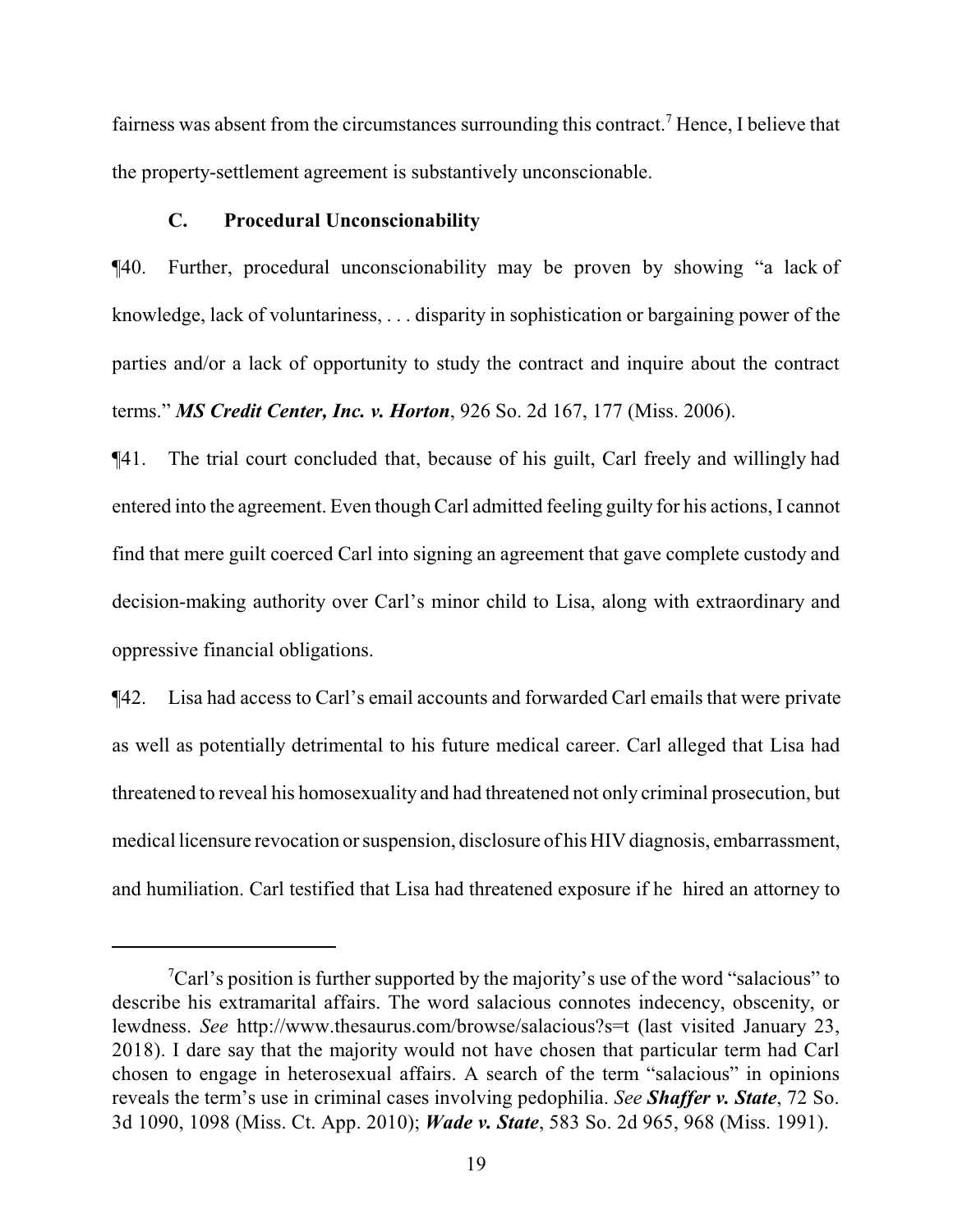represent him in the divorce or told any family members or friends about what was occurring. Yet Lisa had two attorneys and drafted the agreement to provide Carl only with the minimal amount he would need to live on per month. He had not been able to see or read the contract until the minutes immediately before he signed it. In addition, Carl stated that Lisa had threatened exposure if he rented an apartment or hotel room before the divorce was finalized. Consequently, Carl had lived in his car for several months. Carl had no bargaining power, had a lack of opportunity to study the contract, and had no input in drafting the agreement. Accordingly, I would find that the contract, too, was procedurally unconscionable. Based on the facts of this case and with so much at stake for Carl, two years was not an unreasonable time to wait to contest its unconscionable terms. The majority makes much of the clearness of the agreement's terms. With respect, I believe that the majority downplays the totality of Carl's position. Lisa did not have the upper hand; she had the only hand.

#### **D. Confidentiality**

¶43. In addition, I take issue with the majority's decision to remand the chancellor's order sealing the court file for the trial court to conduct a balancing test to determine whether the court file should remain under seal. The majority states as its reason for remanding to the trial court that certain facts in this case have caused the Court to have significant public health and safety concerns. If this Court has public health and safety concerns, I believe the appropriate method to allay those concerns would be to report to the relevant governmental authority. ¶44. In this case, the relevant governmental authority would be the State Medical Board. As Professor Arthur R. Miller stated:

20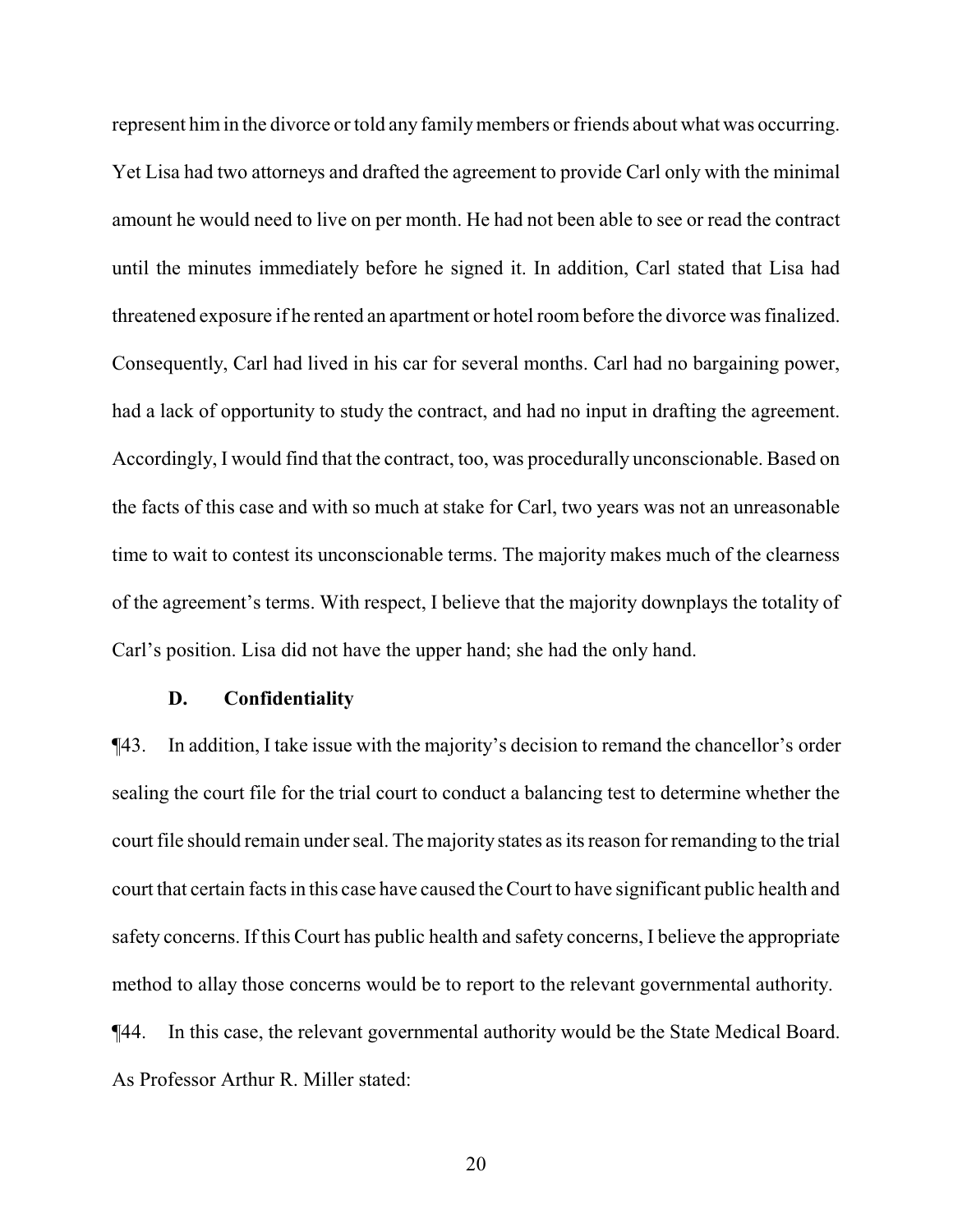[T]here are ways of dealing with the problem that are less destructive to the competing values than eviscerating the availability of protective orders. . . . [A] court has the power to disclose information revealed during litigation, especially to relevant governmental authorities, even after the parties have negotiated an agreement to maintain confidentiality. . . . Because the courts have the authority to protect public health and safety when necessary – and because judges seem to understand how to use their discretion to do just that – public health concerns do not justify curtailing the power to issue protective orders.

Arthur R. Miller, *Confidentiality, Protective Orders, and Public Access to the Courts*, 105

Harv. L. Rev. 427, 478-79 (1991). Those relevant institutions must pursue the matter as they

see fit. *Id.*

¶45. For example, in *Anderson v. Cryovac, Inc.*, 805 F.2d 1, 8 (1st Cir. 1986), the First

Circuit Court of Appeals disclosed information to the relevant public-health authorities,

finding that:

The court's exception for disclosures to public health and environmental authorities had a compelling justification. In a case involving allegations that a city's water supply had been poisoned by toxic chemicals, the public interest required that information bearing on this problem *be made available to those charged with protecting the public's health.*

This limited exception for disclosures to health officials would not by itself have defeated the protective order's intended goal of preventing a saturation of potential jurors with news reports of the allegations being made against the defendants. As long as dissemination of the information was not released to the general public, the court had good cause to continue the protection.

*Anderson*, 805 F. 2d at 8 (emphasis added). The trial court in this case agreed with the parties that the record should be sealed. Should this Court have concerns relating to public health and safety, I believe that the appropriate avenue is to report those concerns to the State Medical Board. Because unsealing the record would do little to remedy any public health and